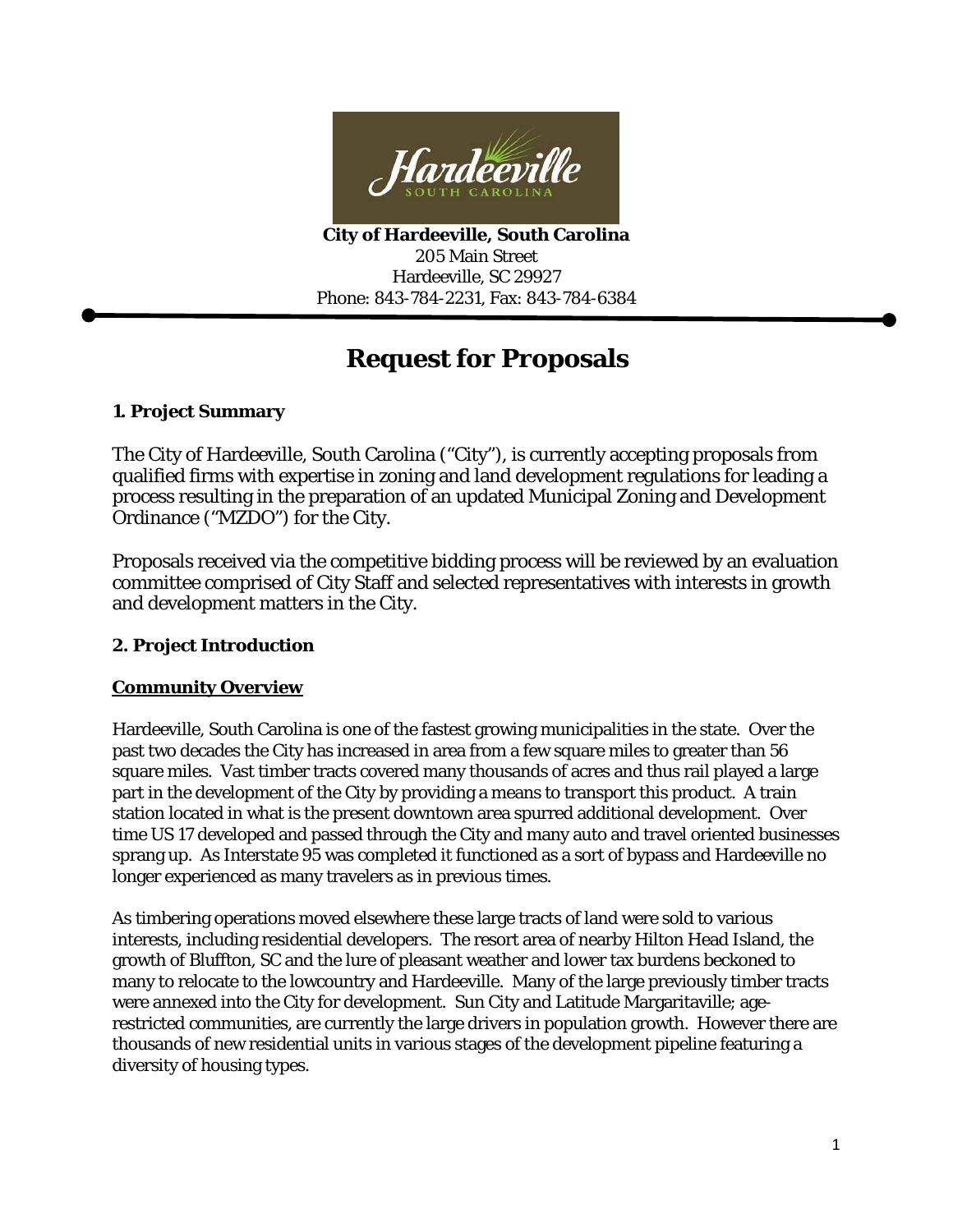As the outlying areas of the City have developed, the "old Hardeeville" has somewhat languished with a minimum of new investment and lacking a significant regional draw. The Whyte Hardee Boulevard Master Plan seeks to encourage new growth and development and revitalize this commercial corridor by implementing the adopted plan with pedestrian scaled improvements where appropriate that will encourage a mixed-use downtown.

# **Hardeeville Comprehensive Plan**

The City utilizes a Comprehensive Plan adopted in 2019. Implementation activities following adoption of the Plan have included:

- Whyte Hardee Boulevard Master Plan with Implementation Matrix
- Support a diverse population through land development regulations
- Incorporate low impact development practices into stormwater infrastructure
- Plan included an analysis of unnecessary housing requirements to id current regulations that may overburden affordable housing developments
- Recommends low impact development and environmentally responsible development practices
- Ensure the MZDO is consistent.

# **Current Zoning Ordinance (MZDO)**

The state of the current Zoning Ordinance is not unusual:

- It has not been completely updated since 2008.
- It is Euclidian in nature and contains design standards that are outdated and difficult to administer.
- Numerous amendments have been made that sometimes are not consistent with the rest of the code.
- The entire code is designed to perpetuate suburban-styled development and lacks the ability to achieve context sensitive design in Hardeeville's unique topography and location.
- It is inflexible and thus, the Zoning Board of Appeal is called upon to decide cases.
- It is not user-friendly and lacks consistent graphics to improve readability.
- New overlay districts have been approved and need to be incorporated.
- Land Development Regulations are out of date based on new storm water legislation.

The existing code can be accessed on the City's web site at [www.hardeevillesc.gov.](http://www.hardeevillesc.gov./)

# **Method**

This solicitation is a Request for Proposals (RFP). Proposals will be reviewed by a Selection Committee that will evaluate each proposal according to the selection criteria outlined in the RFP. Interviews may be requested with one or more firms responding to the RFP. Award of this contract, if any, will be to the firm deemed best qualified, in accordance with the selection criteria, to perform the services outlined in this RFP and other services as deemed necessary by the City. Pricing, while an important factor; will be only one criterion used to evaluate the responses to the RFP.

Proposals will be opened at the date and time specified and each firm responding will be recorded as a respondent. Proposal content, including pricing, will be kept confidential until award of the contract.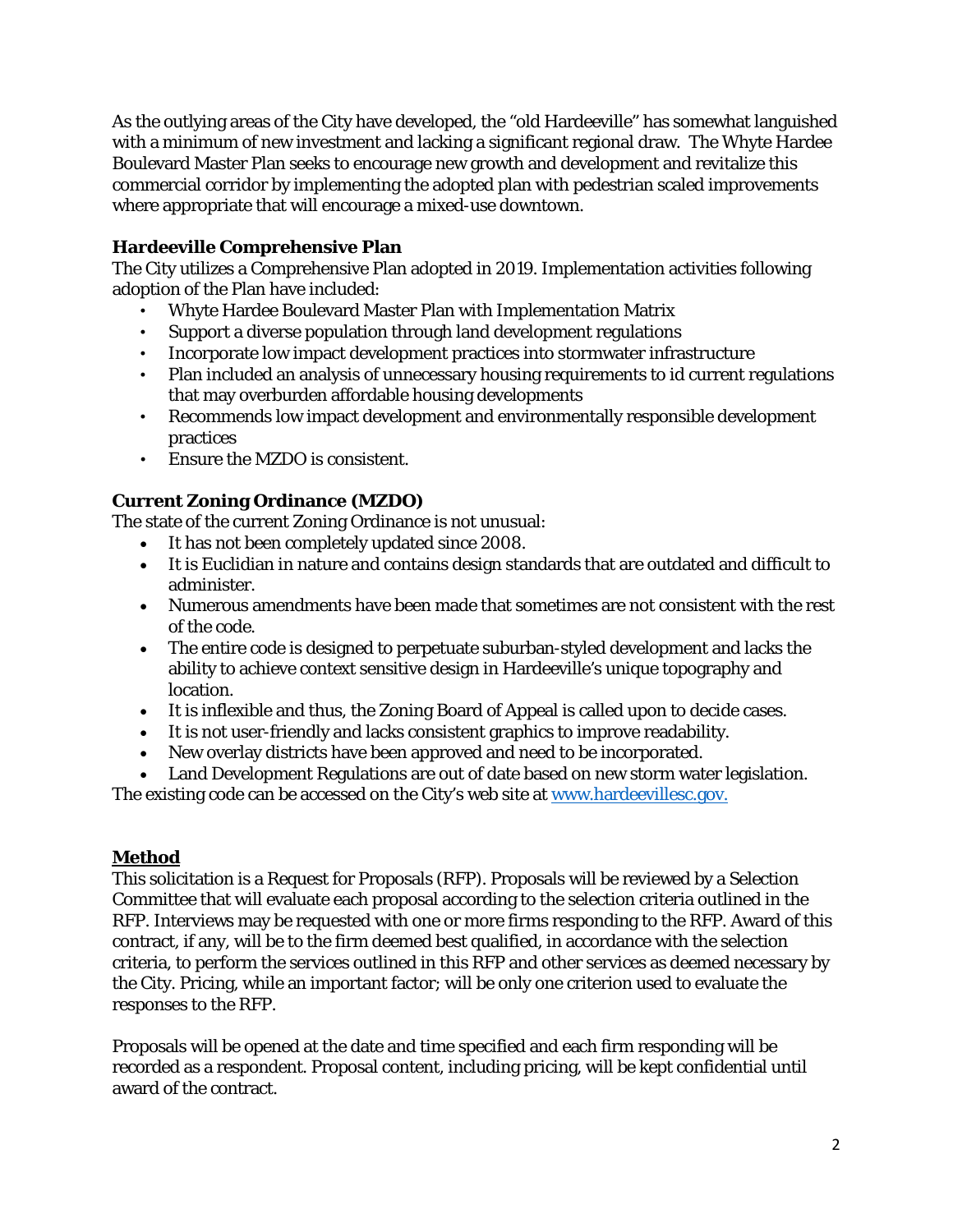The City may reject any proposal not in compliance with all prescribed public bidding procedures and requirements and may reject any or all proposals. The City reserves the right to waive any requirement or condition of the RFP upon finding that it is in the public's best interest to do so.

# **3. Schedules**

| <b>Release of RFP:</b>                                   | May 10, 2022 |           |
|----------------------------------------------------------|--------------|-----------|
| <b>Optional Responder Meeting:</b>                       | May 31, 2022 | 12:00 PM  |
| (Hardeeville City Hall; 205 Main Street Hardeeville, SC) |              |           |
| Deadline for Submitting Written Questions:               | June 3, 2022 | 12:00 PM  |
| <b>Proposal Due Date:</b>                                | June14, 2022 | $2:00$ PM |

# **4. Submitting Questions**

All questions concerning this RFP must be submitted in writing no later than June 3, 2022 at 12:00 PM to the following:

City of Hardeeville Brana Snowden, AICP Director of Planning & Development 205 East Main Street PO Box 609 Hardeeville, SC 29927 843-784-2231 [bsnowden@hardeevillesc.gov](mailto:bsnowden@hardeevillesc.gov)

# **5. Scope of Work**

With assistance from City Staff, the selected consultant will conduct a public process to develop a new Zoning Ordinance for the City Hardeeville. It is anticipated that the consultant will work with the community to develop a "hybrid" zoning ordinance which incorporates form-based standards in established neighborhoods, updated but conventional zoning standards in newer, largely built out areas, and standards that support walkable, mixed-use neighborhoods in yet-tobe developed areas of the City.

The final work program will be developed in conjunction with City Staff but the scope of work should include the following:

- Current Zoning Ordinance Diagnosis. The consultant will work closely with City staff in producing a diagnosis of the existing code.
- Review of Comprehensive Plan. The consultant will review and identify Plan Goals, Objectives and Recommendations to ensure the new code will be consistent with recent planning documents
- Public Outreach. The consultant will develop a public outreach strategy designed to inform community stakeholders and the general public on the benefits of a hybrid code, as well as conducting regular meetings and web/social media interaction throughout the process.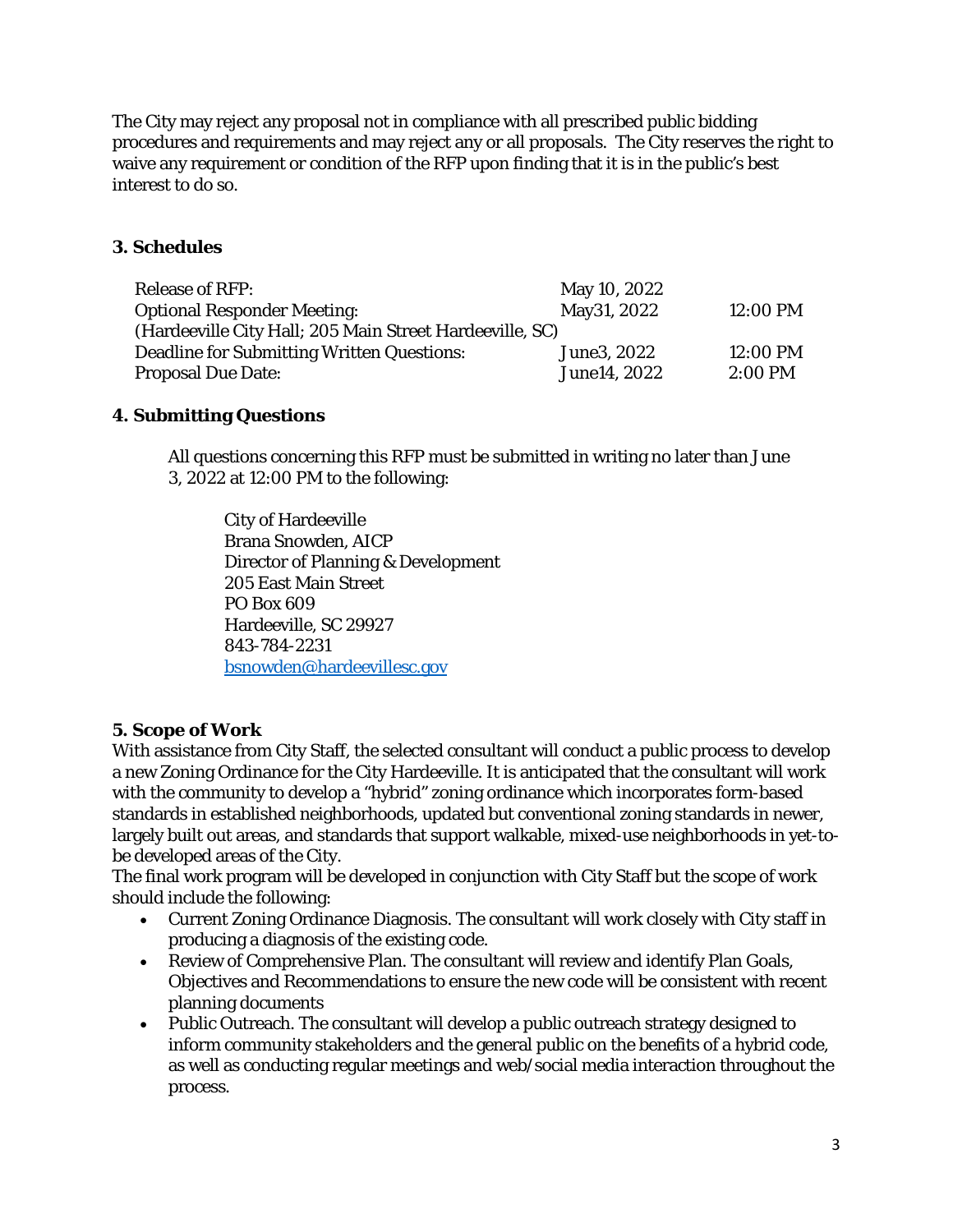- Evaluation of Existing Neighborhoods, Corridors and Districts. Hardeeville contains many unique areas that will warrant context-sensitive regulations. Staff will work with the consultant to identify these areas. There may be up to 15 such areas to be studied.
- Drafting the Document. The consultant will prepare drafts of the zoning and development ordinance, including graphics, for review by staff and the steering committee, culminating in a final version to be acted upon by the Planning Commission and the City Council.
- Integration of the New Code into User-Friendly Formats. The consultant will work with City staff as well as its information technology vendors to make the new code accessible and interactive with the public, as part of a currently under-development online permitting system.
- Staff Coordination. The Consultant shall provide resources to assist City staff with implementation of the new code through a 'start-up' period not to exceed one year.

The City will not be liable for any expenses incurred by Developers responding to this solicitation. All material submitted will be kept by the City.

Hard copy proposal should be submitted by no later than June 14, 2022 2:00 PM to:

Ms. Lori Pomarico City Clerk 205 Main Street P.O. Box 609 Hardeeville, South Carolina 29927

Soft copy proposals should be submitted to: Brana Snowden, AICP Director of Planning & Development [bsnowden@hardeevillesc.gov](mailto:bsnowden@hardeevillesc.gov)

# **Selection Criteria**

From the complete proposals received before the deadline, finalists shall be selected to present its proposal to a committee comprised of representatives of City staff and the community. Finalists shall be scored on criteria that include:

- Relevant Experience of Firm
- Relevant Experience of Project Team
- Public Process
- Understanding of the Issues
- Clarity of Presentation

### **Proposal Requirements**

Proposals should contain the following information:

- 1. An introduction to the contractor submitting the proposal.
- 2. A listing of References of similar projects completed by your firm and the name, address, phone number and email of the contact person for whom the project was completed. The City of Hardeeville reserves the right to contact these references to discuss their project experience with your firm.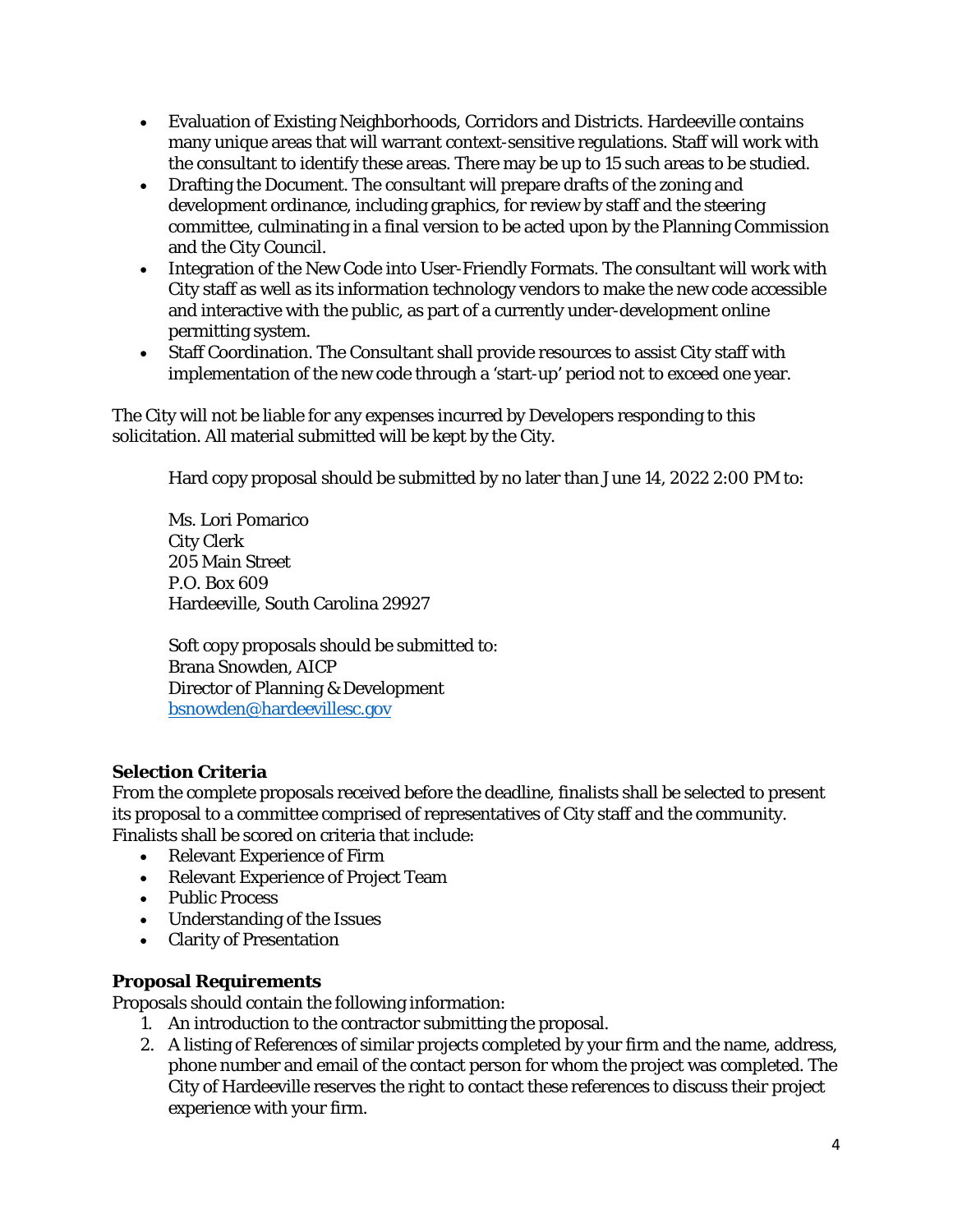3. A completed pricing form for the project - the pricing form must be signed by an authorized representative of the firm.

### **6. Standard Terms and Conditions**

The City has the sole authority to select a Consultant for this project and reserves the right to reject any and all proposals and to waive any informality or minor defects in proposals received. The City reserves the right to retain all proposals submitted and to use any ideas in a proposal, regardless of whether that proposal is selected. Submission of a proposal indicates acceptance by the proposing Consultant of the conditions contained in this Request for Proposals, unless clearly and specifically noted. The City will not pay for any information requested, nor is it liable for any costs incurred by the Developers in preparing and submitting proposals.

### **Consultant Indemnification**

Consultant shall indemnify, defend and hold the City, their officers, agents and employees harmless from any and all claims, damages, losses, causes of action and demands, including, without limitation, the payment of all consequential damages, expert witness fees, reasonable attorney's fees and other related costs and expenses, incurred in connection with or in any manner arising out of Consultant's performance of the work contemplated by this RFP. Submitting a response to this RFP signifies that the Developer is not covered under the City's general liability insurance, employee benefits, or worker's compensation. It further establishes that the Consultant shall be fully responsible for such coverage. Consultant's obligation to indemnify shall survive expiration or termination of this RFP and shall not be restricted to insurance proceeds, if any, received by the City and their officers, agents and employees

# **Intellectual Property**

Any system or documents developed, produced or provided in response to this RFP, including any intellectual property discovered or developed by Developer in the course of performing or otherwise as a result of its work, shall become the sole property of the City unless explicitly stated otherwise in the RFP response. The Developer may retain copies of any and all material, including drawings, documents, and specifications, produced by the Developer in performance of this proposal. The City and the Developer agree that to the extent permitted by law, until final approval by the City, all data shall be treated as confidential and will not be released to third parties without the prior written consent of both parties.

# **Assignment**

Developer selection includes consideration of the merits of the firm / team. Assignment of the proposal is discouraged and the City reserves the right to cancel the contract if the contract is assigned without City's written consent.

# **6.1 City's Right to Request Additional Information**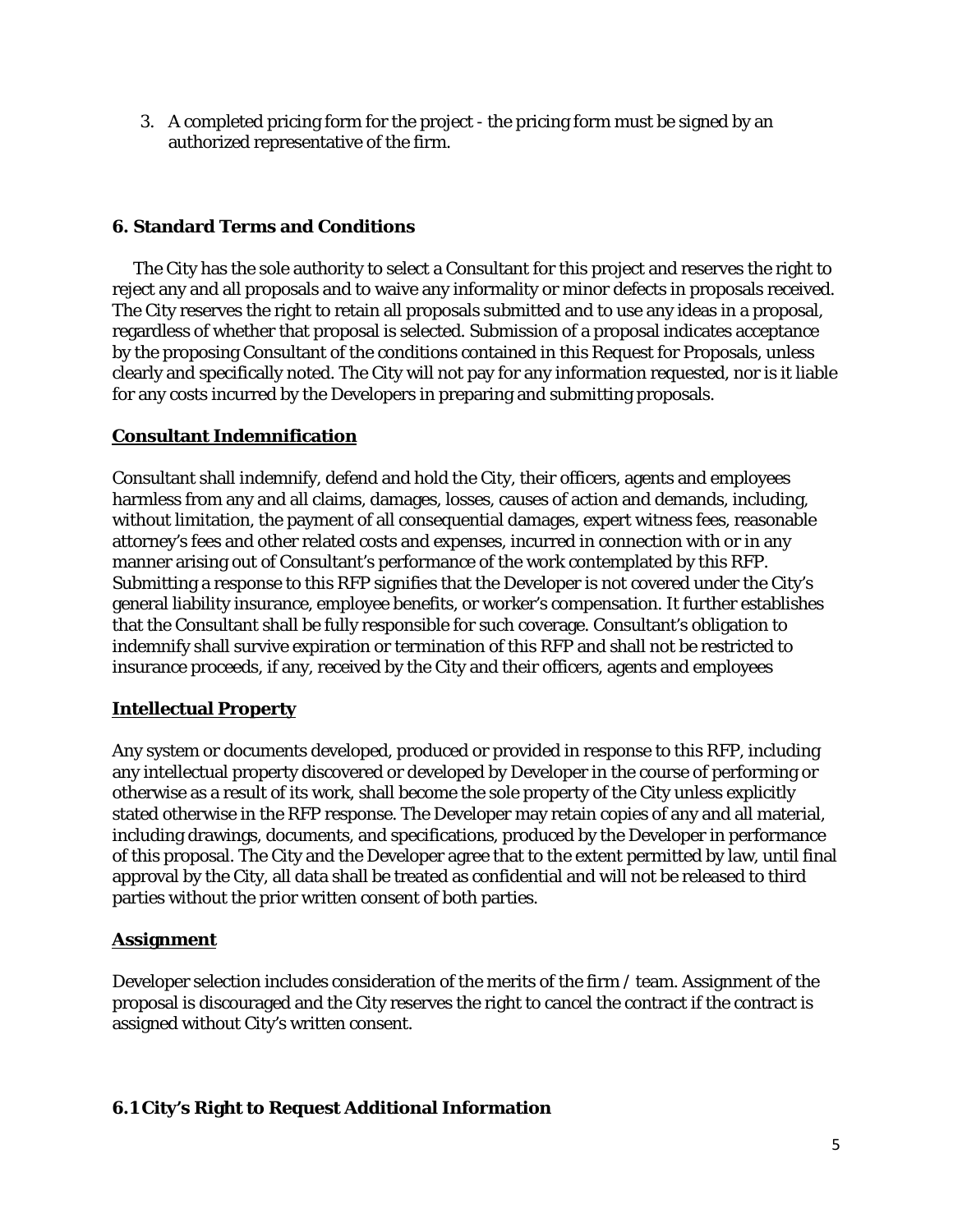Prior to contract award, the City must be assured that the selected vendor has all of the resources to successfully perform under the contract. This includes, but is not limited to, an adequate number of personnel with required skills, availability of appropriate equipment is sufficient quantity, financial resources sufficient to complete performance under the contract, and experience in similar endeavors. If, during the evaluation process, the City is unable to assure itself of the Consultant's ability to perform, if awarded, the City has the option of requesting from the Consultant any information deemed necessary to determine the Consultant's responsibility. If such information is required, the Consultant will be so notified and will be permitted approximately seven business days to submit the information requested.

### **6.2. Failing to Comply with Submittal Instructions**

Proposals received after the identified due date and time or submitted by any other means than those expressly permitted by the RFP will not be considered. The Proposal must be complete in all respects.

#### **6.3. City's Right to Reject Proposals**

The City reserves the right to reject any and all proposals, to waive any irregularity or informality in a proposal, and to accept or reject any item or combination of items, when to do so would be to the advantage of the City. It is also within the right of the City to reject responses that do not contain all elements and information requested in this RFP. A proposal will be rejected if the response contains any defect or irregularity and such defect or irregularity constitutes a material deviation from the RFP requirements, which determination will be made by the City on a case-bycase basis.

### **6.4. City's Right to Amend or Cancel RFP**

The City reserves the right to amend or cancel this RFP at any time. Any amendments must be made in writing prior to the RFP closing date and time. By submitting a proposal the Consultant shall be deemed to have accepted all terms and agreed to all requirements of the RFP (including revisions/additions make in writing prior to the close of the RFP weather or not such revision occurred prior to the time the Consultant submitted its proposal) unless expressly stated otherwise in the Consultant's proposal.

### **6.5. Cost for Preparing Proposals**

The cost for developing the proposal and participating in the RFP process (including the protest process) is the sole responsibility of the Consultant. The City will not provide reimbursement for such costs.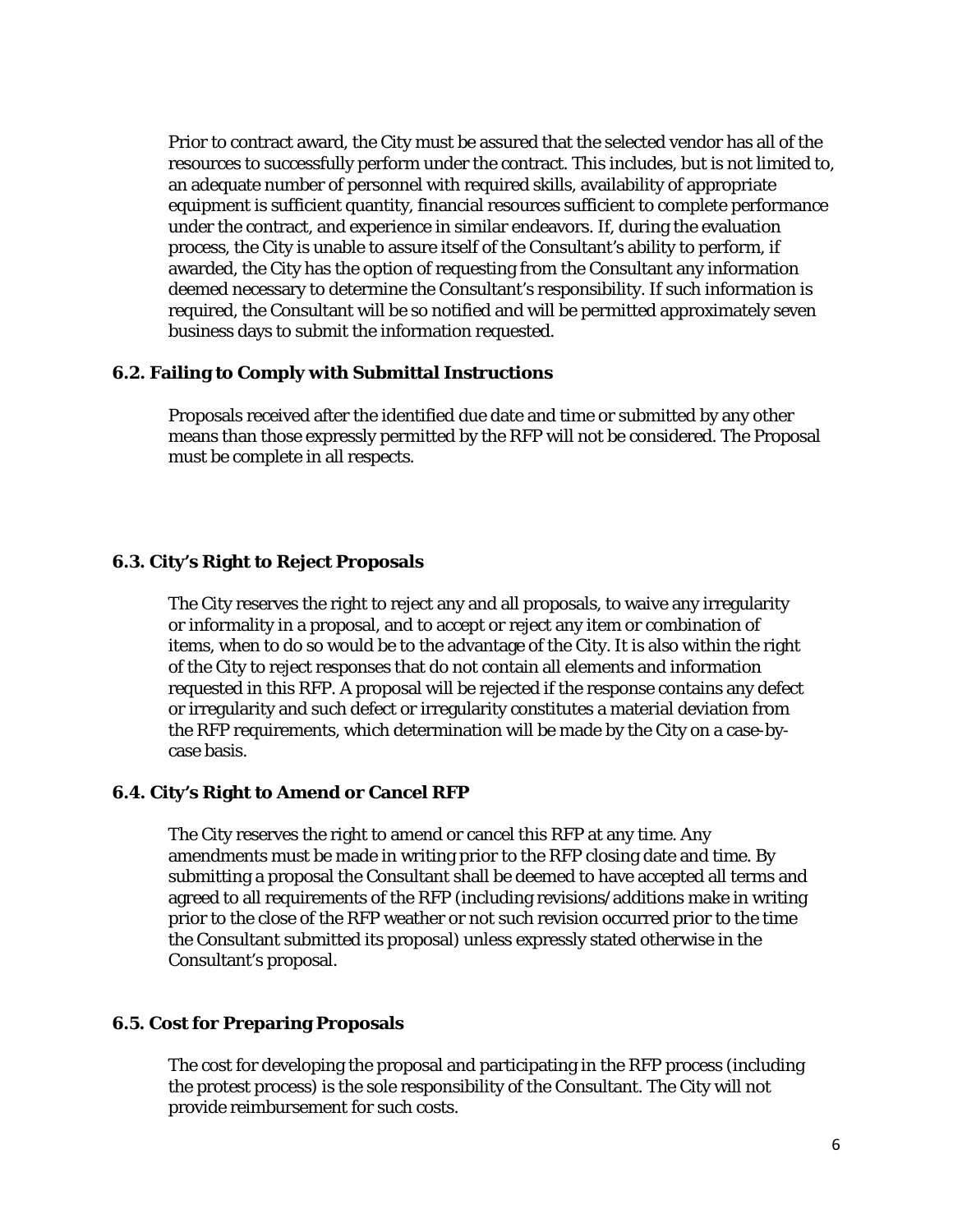### **6.6. RFP Released**

The release of this RFP is communicated through public advertisement in the following:

City of Hardeeville Website[: www.hardeevillesc.gov](http://www.hardeevillesc.gov/)

#### **6.7. Submitting a Proposal**

The Consultant must submit Five (5) *hard copies* in a sealed envelope with the contractor's signature across the seal **AND** One (1) *soft copy* (PDF electronic format) with the words "MZDO Update" in Red

Hard copy proposal should be submitted by no later than June 14, 2022 2:00 PM to:

Ms. Lori Pomarico City Clerk 205 Main Street P.O. Box 609 Hardeeville, South Carolina 29927

Soft copy proposals should be submitted to: Brana Snowden [bsnowden@hardeevillesc.gov](mailto:bsnowden@hardeevillesc.gov)

### **6.8. Revising, or Cancelling a Submitted Proposal**

In the event that a Consultant desires to revise or cancel a submitted proposal, the Consultant must notify the City in writing of their intention to revise or cancel a proposal prior to the RFP closing date and time. If the Consultant is submitting a revised proposal, the original proposal will be returned unopened to the Consultant. A revised proposal must be received by the City prior to the RFP closing date and time.

### **7. General Business Requirements**

This section contains general business requirements. By submitting a proposal, the Consultant is certifying its agreement to comply with all of the identified requirements of this section and that all costs for complying with these general business requirements are included in the Consultant's submitted pricing.

#### **7.1. Standard Insurance Requirements**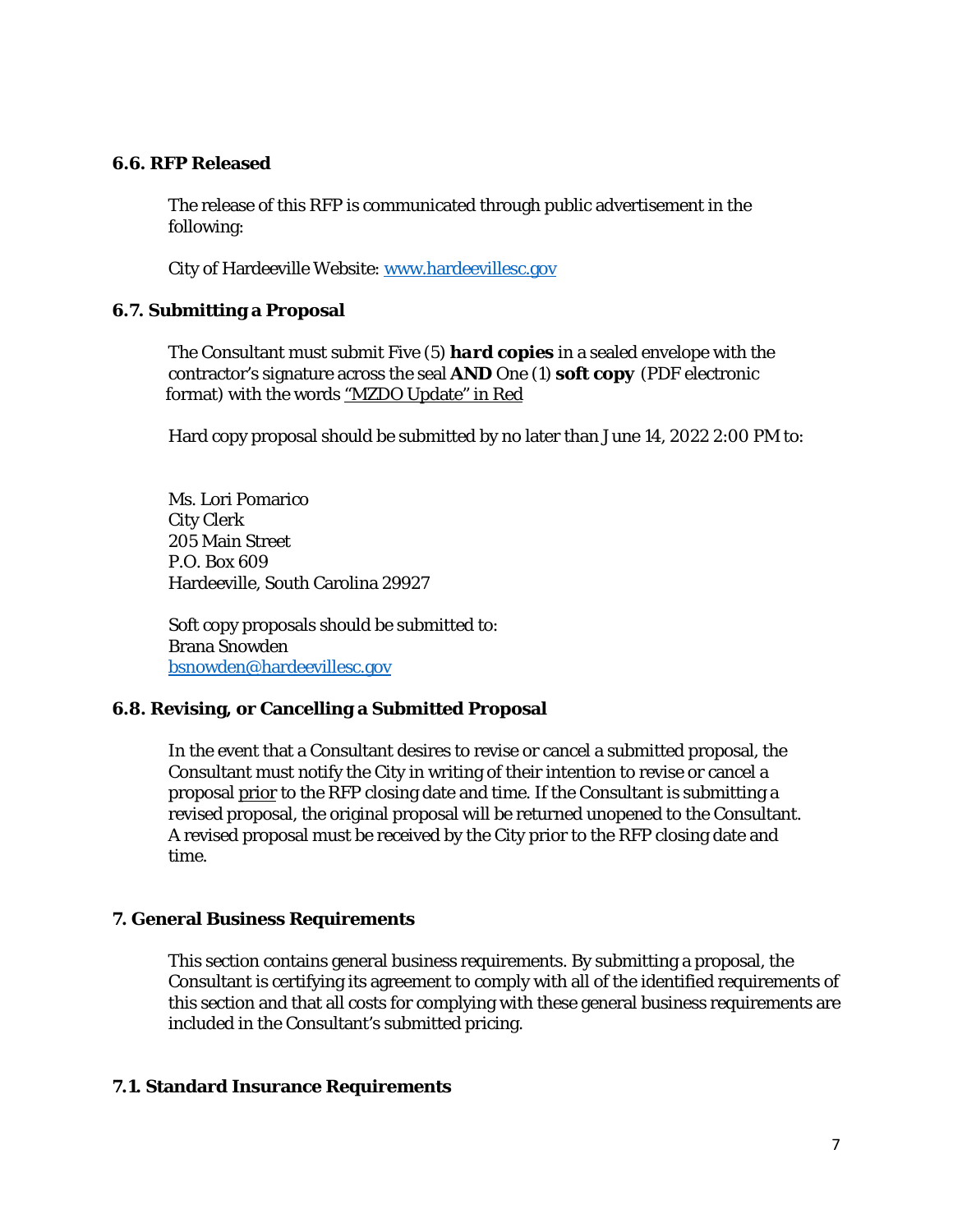If awarded a contract, the Consultant shall procure and maintain insurance which shall protect the Consultant and the City (as an additional insured) from claims for bodily injury, property damage, or personal injury. The Consultant shall maintain the following insurance coverage with an insurance company licensed to do business in the State of South Carolina:

1. Workers Compensation: Insurance covering all employees meeting statutory limits in compliance with applicable State and Federal laws.

2. General and Automobile Liability: Bodily injury, each occurrence \$ 500,000.00 Bodily injury, aggregate \$ 500,000.00 Property Damage \$ 100,000.00 Business Auto Liability per occurrence \$1,000,000.00 Excess Umbrella Liability per occurrence \$1,000,000.00 It shall be the responsibility of the Contractor and the Insurance Company to notify the City at least thirty (30) days prior to any cancellation or change in the policy.

Contractor will provide the City of Hardeeville with a copy of the certificate of insurance specifying the above limits have been met.

# **8. Proposal Certification**

By submitting a proposal, the Consultant understands and agrees to the following:

1. That this proposal constitutes an offer, which when accepted in writing by the City, and subject to the terms and conditions of such an acceptance, will constitute a valid and binding contract between the Consultant and the City; and

2. That the Consultant guarantees and certifies that all items included in the proposal meet or exceed any and all of the RFP's identified specifications and requirements except as expressly stated otherwise in the Consultant's proposal; and

3. That the proposal submitted by the Consultant shall be valid and held open for a period of ninety (90) days from the final RFP closing date and that the Consultant's offer may be held open for a lengthier period of time subject to the Consultant's consent; and

4. That the Consultant's proposal is made without prior understanding, agreement, or connection with any corporation, firm, or person submitting a proposal for the same materials, supplies, equipment, or services and is in all respects fair and without collusion or fraud. The Consultant understands and agrees that collusive bidding is a violation of state and federal law and can result in fines, prison sentences, and civil damage awards; and

5. That the provisions of the laws of South Carolina have not been violated and will not be violated in any respect.

# **9. Proposal Evaluation and Award**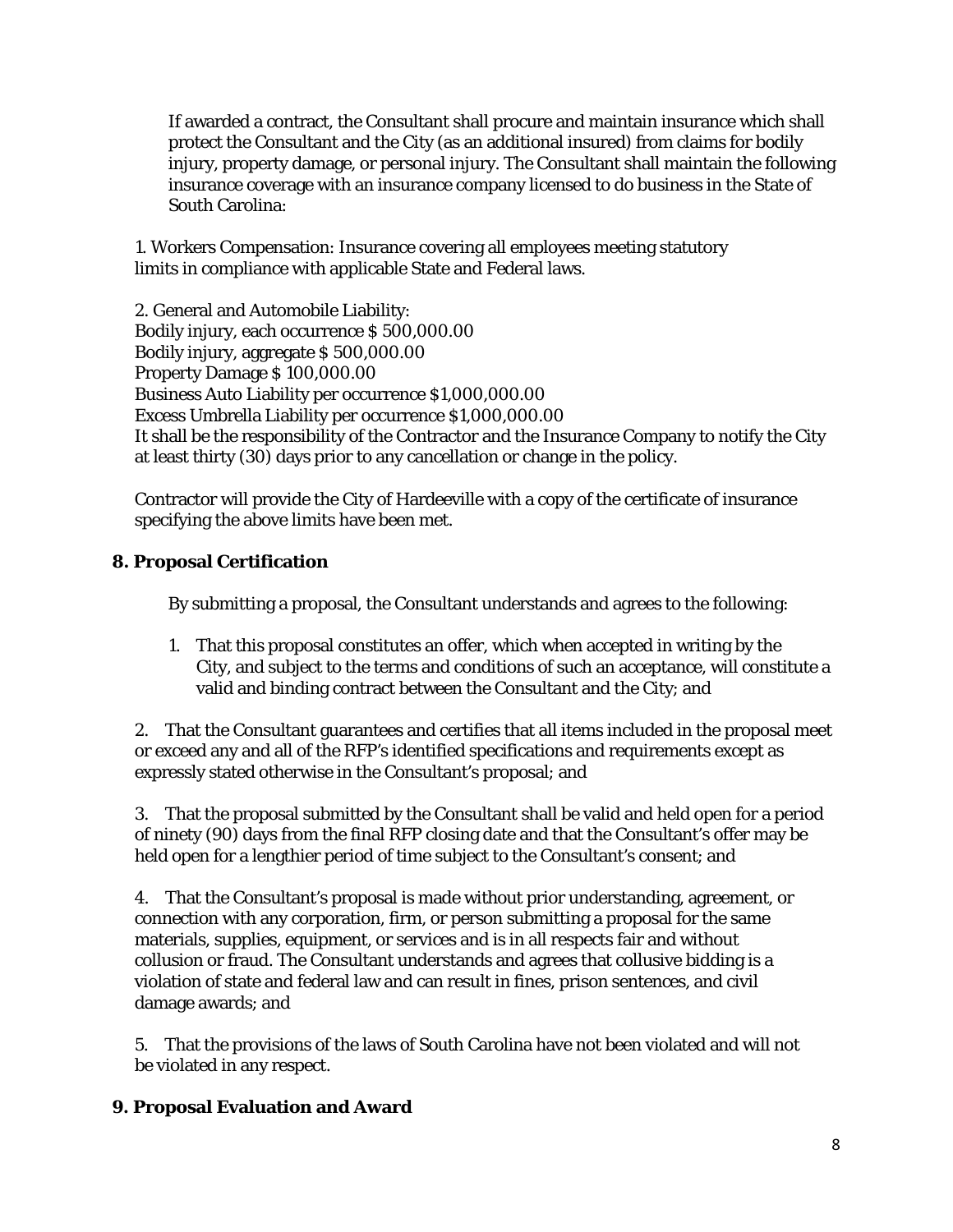#### **9.1. Proposal Evaluation**

Upon close of the RFP, proposals will be reviewed by City Staff to determine the proposal's compliance with RFP requirements; if the Consultant's proposal passes the Administrative/Preliminary review, the proposal will be submitted to the City Manager for evaluation and action.

#### **9.2. Selection and Award**

Upon completion of evaluation, the City staff will present a summary of all evaluated proposals to the City Manager and then Mayor and City Council along with the recommended proposal. The Mayor and City Council will review the summary and recommendation. The City Council will determine which, if any, proposal to award the contract, or the City Council can determine that additional information is required from any or all Contractors. The decision to award the contract will be made by a majority vote of the City Council.

### **9.3. Public Award Announcement**

The award of a contract by the City Council will be communicated by a Notice of Award being published in the following:

City of Hardeeville Website[: www.hardeevillesc.gov](http://www.cityofhardeeville.com/)

### **10. Assignability**

The Consultant may not assign this agreement or any of its rights or responsibilities hereunder without prior written consent from the City.

### **11. Audit**

Upon not less than five (5) days prior notice, the City shall have the right to inspect and audit all records (including, without limitation, financial records) of the Consultant which pertain to the Consultant's fulfillment of this agreement and charge therefore.

### **12. Default and Termination**

Failure of the Consultant to comply with the provisions of the contract documents shall constitute default thereof. The City shall give the contract written notice of any default; the Consultant shall have fifteen (15) calendar days from the receipt of such written notice to cure the default. Upon failure of refusal of the Consultant to cure any such default, the City shall have the right to terminate this agreement and undertake such legal and other proceedings, in law or equity, and to seek recovery of such damages, as may be allowed by law, including, but not